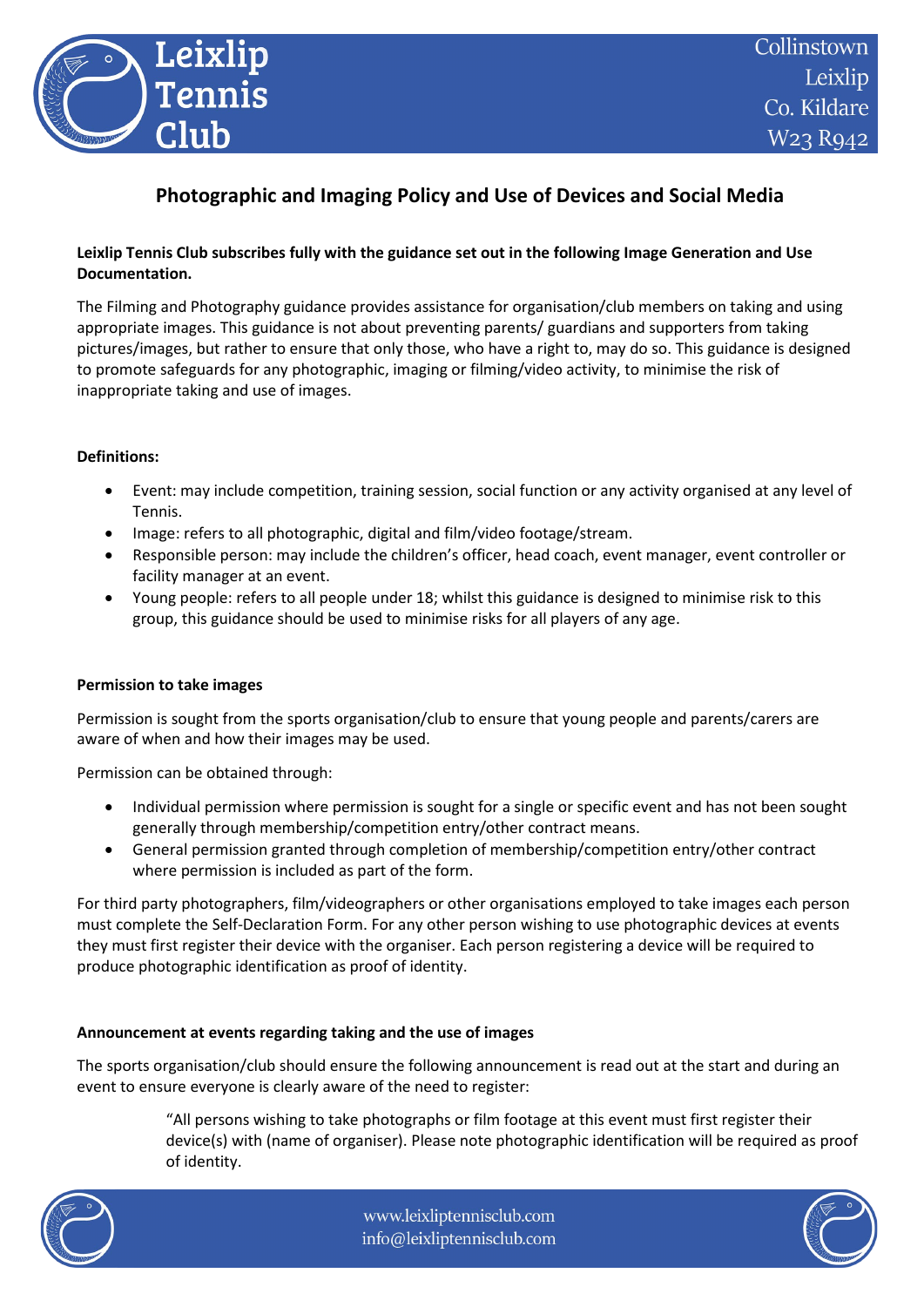

If a company/person has been authorised by completing the Self-Declaration Form the following should be included in the announcement:

(Company Name) has been authorised to take photographs of individuals in accordance with sports club/organisation policy."

# **Taking images in certain environments**

Sports organisation/club members and third party photographers, film/videographers or other organisations shall ensure that images are not taken in such environments considered inappropriate, irrespective of any permission sought. In certain cases it may be an offence to take such images.

Taking images using any type of equipment is banned in an area where people are changing or would normally expect their privacy to be recognised. Examples of such areas would include:

- Changing rooms.
- Open changing areas such as 'villages'
- Individual changing/private cubicles provided for personal use.
- Toilets.
- Medical/Physio treatment rooms.

Flash photography is prohibited in an environment where any performance may be affected or there is the potential for its use to cause harm to the young person.

#### **Types of appropriate images**

- Only appropriate images of children should be used, for example:
- Posed images such as during trophy ceremonies, presentations or team shots where young people must be wearing t-shirt and shorts/tracksuits.
- Action shots of young people where the focus is on the participation in the sport, not the player.

Images of children should not be taken where the pose is inappropriate e.g. open legs; bending over from behind, etc.

#### **Safe use of images**

Images can be taken for a variety of purposes, including for administration or personal use, publicising the sport or aiding skill development. Anyone taking images should be aware of action poses that may be inappropriate; these are not suitable for use/publication.

Types of images and appropriate use:

• *Personal images* – images taken by parents/guardians or other family members during an event as a celebration of a young person's attendance or achievement. This includes the use of a professional photographer, with permission, taking images for the personal use of those attending. Other people may be included in an image and we expect parents/guardians and other family members to respect this by not distributing images publicly.



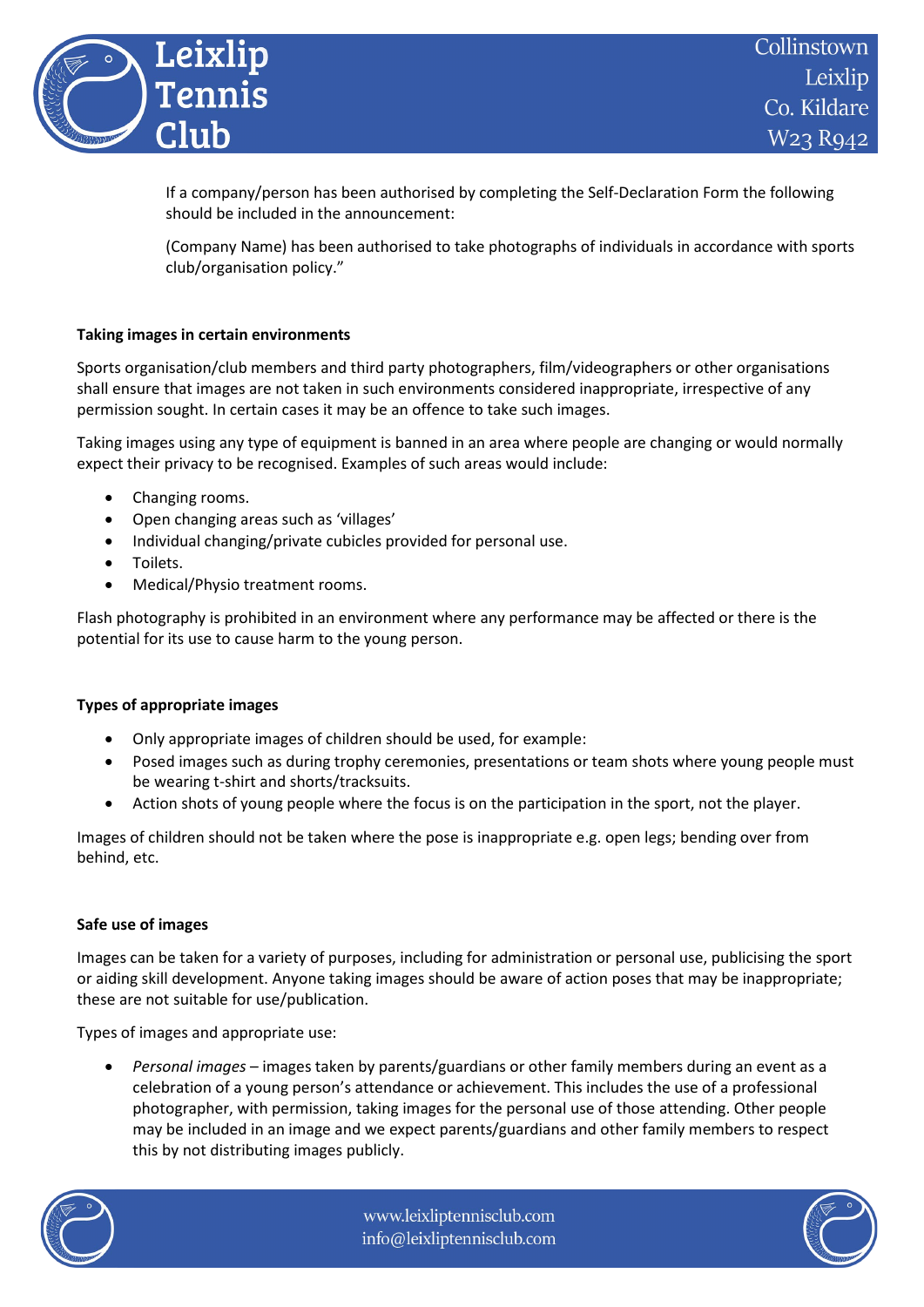

- *Training images* these are images or footage taken during a training sessions or during an event specifically to aid the young person in the development of a skill or technique. These images should be taken by a qualified coach or a person specifically appointed by the young person's coach. These images may be used as examples of technique or mastery of a skill for teaching/coaching purposes and should not be distributed outside this specific use.
- *Media images* these are images taken by an individual from the media, i.e. TV, newspaper, social media or professional photographer where the images are to be used for publicity or promotion of the event or future events.
- *Administration images* these are images taken for general administration purposes; including images used for membership cards, competition entries and could also include images that form part of an archive record.

## **Use of images on social media**

Where images of young people are used on social media the person responsible for posting an image must be aware of the potential for an image to be used inappropriately. The following safeguards must be in place to protect young people:

- Personal details of a young person should not be included.
- Captions should be in keeping with the sport represented.
- The posting and any purpose should not breach the codes of conduct.
- The type of image should not breach guidance in this policy.

# **Storage of Images**

Storage includes any image stored as a hard copy and/or electronically as a soft copy. This includes images on social media, photographic archives, individual personal databases e.g. personal cameras, phones, etc. How personal images are stored is the responsibility of parents/guardians with their child/young person.

All other images should only be stored for defined and intended purposes e.g. membership, promotion, and/or archiving.

- If storage of images is required the images must only be stored for the length of time for which they are needed
- If possible, avoid using the names of children, or any other identifying feature

Once images are no longer required they must be properly destroyed. Digital images stored on computer systems need to be fully deleted, including deletion from the cache memory and/or temporary files.

# **Inappropriate Images**

# **Taking inappropriate images**

If there is any concern about the nature of any image taken this should be reported to the responsible person (in the club or event/activity) who will refer to the statutory authorities. The concerned individual may also



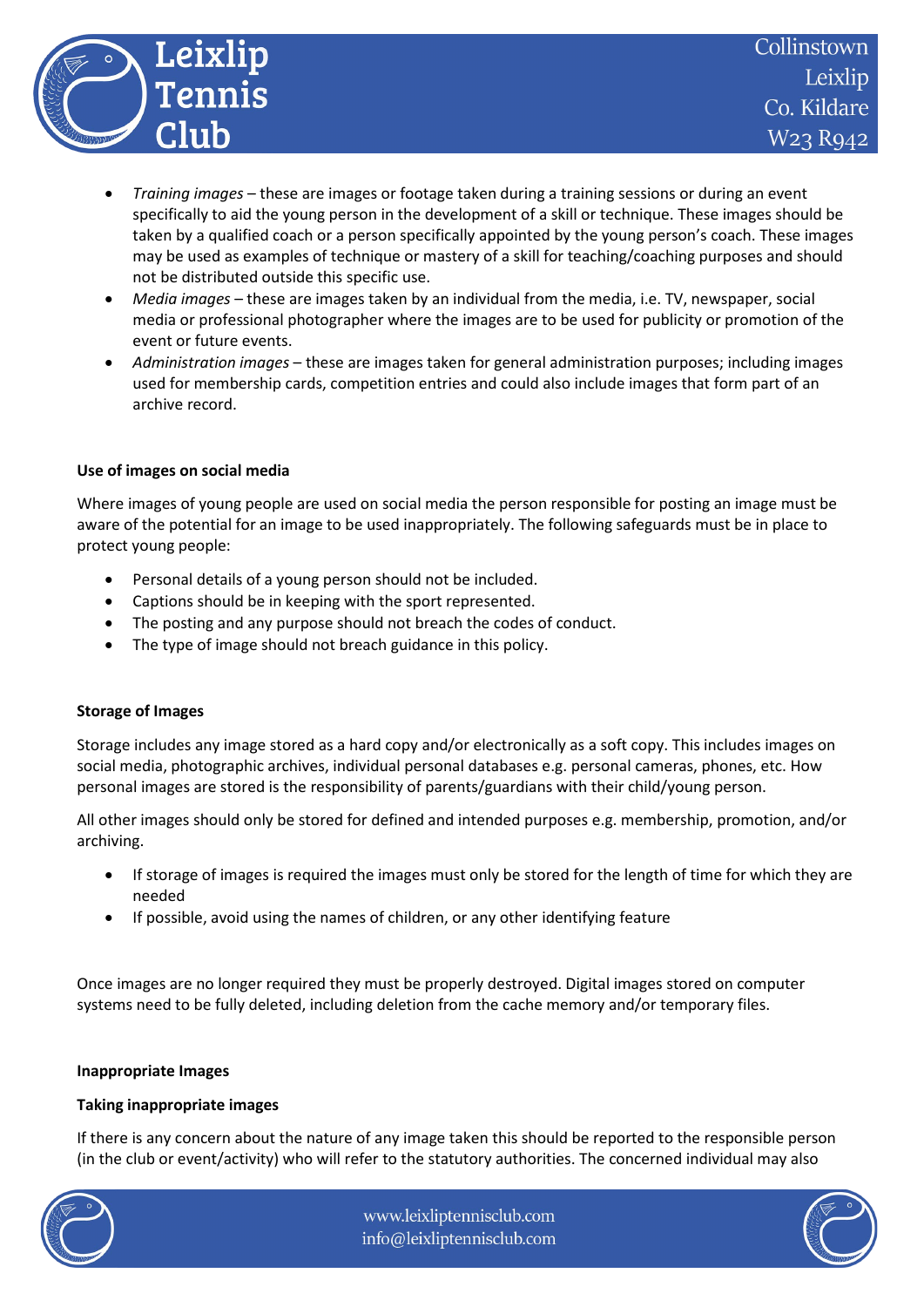

report their concern directly to the statutory authorities. The contact details for the statutory authority can be found in the sports clubs/ organisations Safeguarding Policies and Procedures.

## **Non-authorised taking of images**

If you are concerned about an individual taking images at an event this should be verbally reported to the relevant responsible person. It may be necessary to report the non-authorised taking of images to the appropriate statutory authorities.

The responsible person will identify the person and check if their device is registered for the event. If not registered, the person must be asked to register their device, with appropriate identification. If the person is not willing to register their device they should be asked to leave.

Where the event is open to the public e.g. where only part of the facility is being used, it will be necessary to report non-authorised taking of images to the facility manager.

## **Inappropriate use of images**

Where there is a concern about the use of images this should be reported to the responsible person who will take appropriate action. This will include reporting the alleged use to:

- The parent/carer of any young person involved.
- The person responsible for posting the image.
- The media platform i.e. Twitter, Facebook, WhatsApp, Instagram, print media etc.
- The statutory authorities.

Inappropriate use of images is a breach of this guidance and the code of conduct and may result in a complaint/ disciplinary procedure against those involved in tennis. Where there is a concern about the publication of an image in local or national newspapers you should contact the individual newspaper or the Press Council of Ireland and the Office of the Press Ombudsman – website http://www. presscouncil.ie/

# **Installation and use of CCTV (Closed Circuit Television)**

The use of CCTV is a positive step in safeguarding those that use facilities. It is important that clubs using a facility are aware of blind spots (potential risk areas), who has access, the use of images and the facility procedure for dealing with incidents or misbehaviour. The information regarding the presence of CCTV within a facility should be available to members and/or parents/guardians.

A club should have a copy of the facility's policy regarding the use of CCTV, usually as part of a club/facility agreement. Queries regarding the use of CCTV are a matter for the facility or the operating company. Any queries from members should be directed through the club as the club has the agreement with the facility.

The following information should be noted:

- Who in the facility has day to day responsibility for the system and operation of the CCTV.
- The number of cameras located in the specified areas.



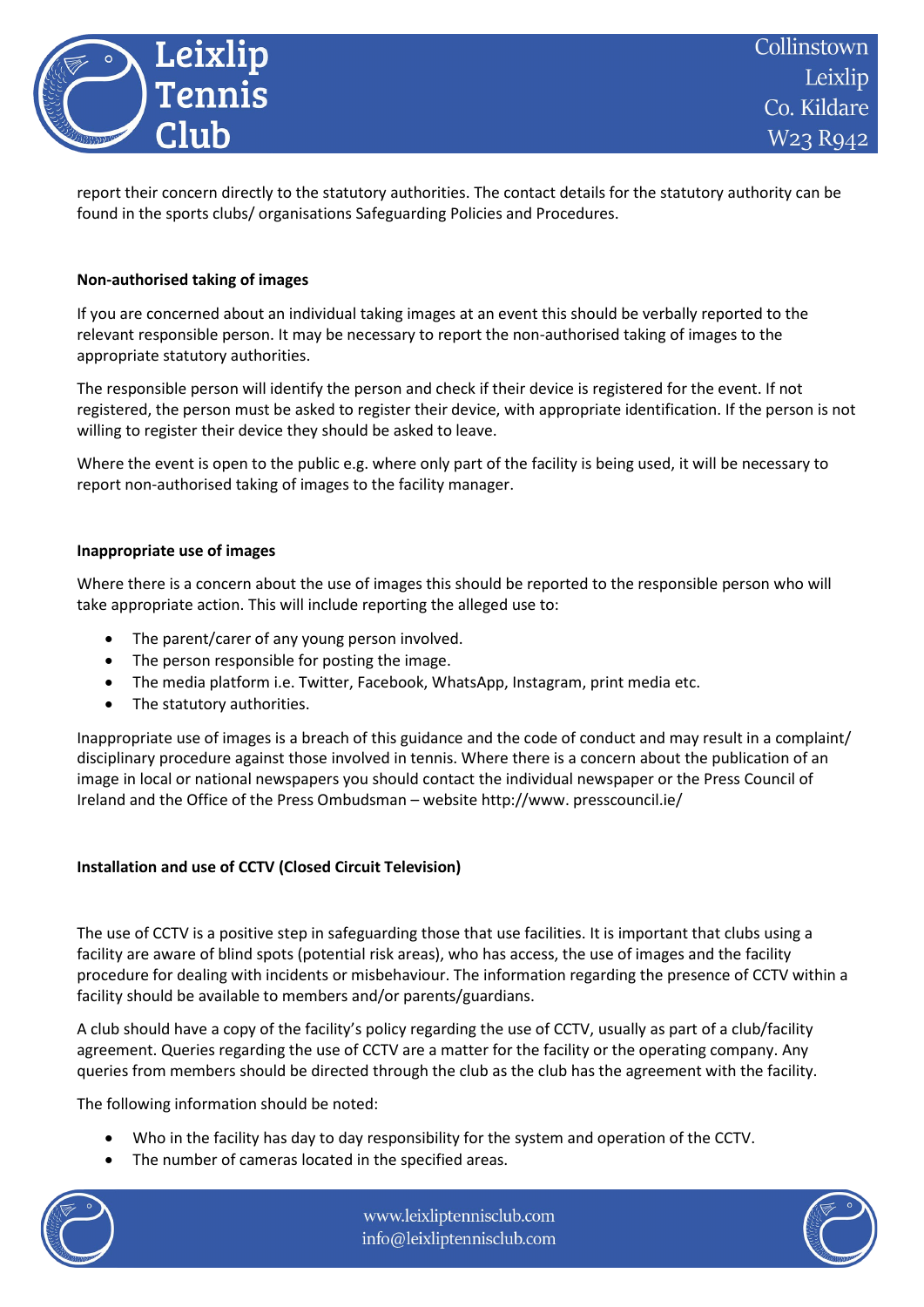

- Are spectator areas covered (i.e. can someone misbehaving in this area or regularly turning up for less than innocent viewing purposes be monitored).
- Identify areas of the facility that cannot be monitored if these areas are easily identified by anyone with intent it would be important to know in order to be extra vigilant.
- Who, during sessions, is responsible for monitoring the cameras and what is the policy for dealing with any perceived misconduct or incidents viewed at the time.
- Who has access to the password protected files.

CCTV does not replace vigilance and proper supervision for training sessions and activities as required by Leixlip Tennis Club.

# **Social Media**

In all their contacts and communications with the members of their organisation/group, leaders must be seen to be open and transparent. This is the case whether communications are by traditional means or by electronic means.

# *NB: Leaders must not communicate with children or young people via leader's personal social networking profiles, email accounts, or chat rooms or via the young persons personal account.*

For an Organisation/Club Using/Publishing a Social Network the following principals should be applied:

- The page/profile must be password-protected, and the password must be held by at least three leaders of the organisation.
- The site should be monitored by a designated supervisor. This person should have access to the login details of the site. This supervisor will be appointed by the Designated Person/Safeguarding Panel in charge of Child Protection.
- Any inappropriate posts by children/young people or leaders should be removed by the designated supervisor. Reasons should then be explained to the person who posted the content. Where possible sites should be monitored before content is put up.
- The site should be kept 'Private' i.e. only permitted members or 'friends' can see what is posted on the site.
- The use of personal addresses and telephone numbers etc., should be avoided as, while sites are 'private', there is the potential for items to be copied and shared.
- Content of any postings should be consistent with the aims of the organisation. In cases of doubt leaders should seek advice.

# **For Leaders Using a Social Networking Site**

- Leaders should not 'friend' or 'follow' children or young people on social media. (Children or young people may 'follow' leaders on social media so leaders should make sure any content they post is appropriate.)
- Messages left to or from children or young people on social network sites should be written on an open page (e.g. A facebook 'Wall') and not in a private message or by using 'chat' [one-on-one].



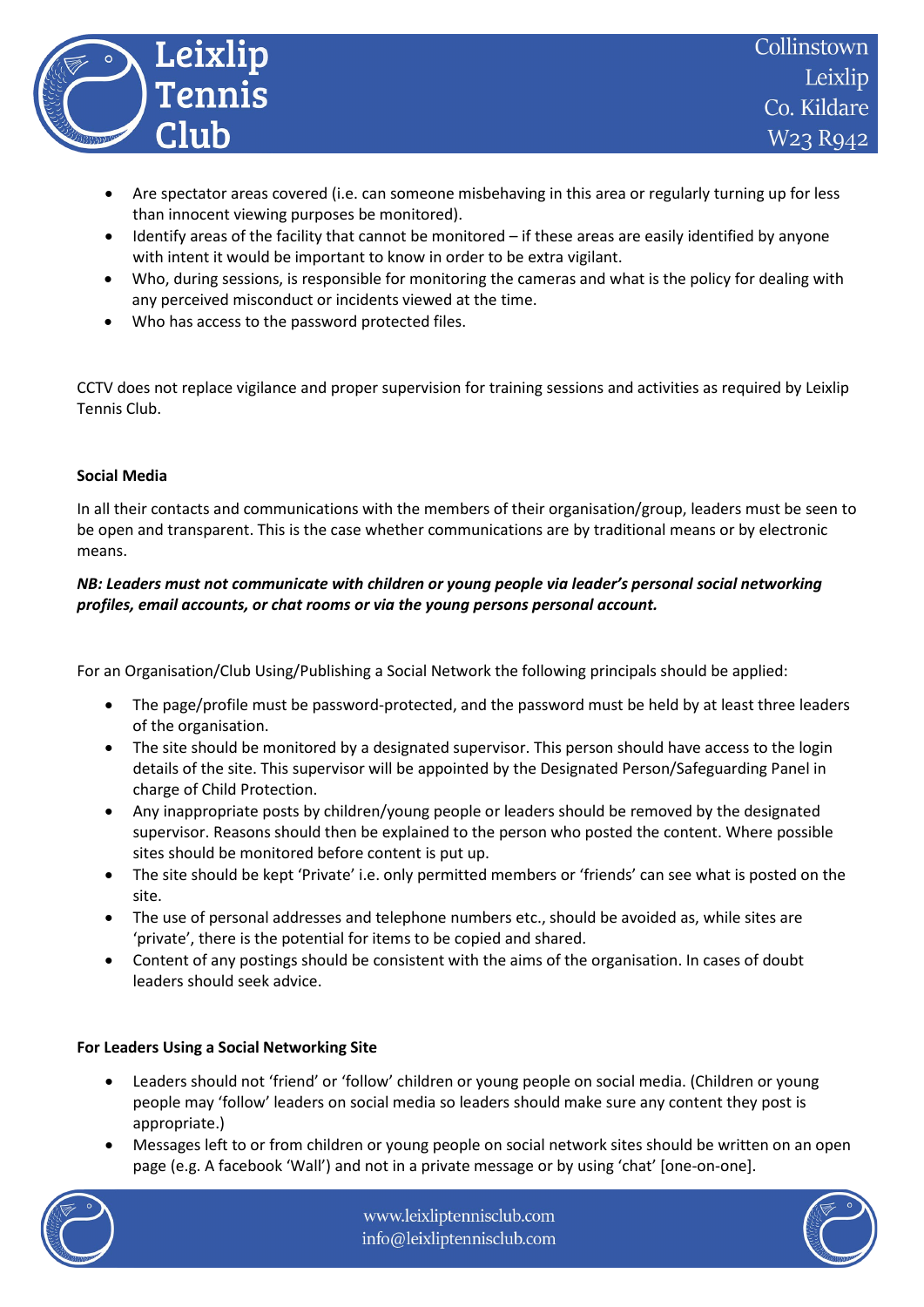

- Leaders should not network with members of their organisation/group via closed [one-on-one] chats
- e.g. facebook messenger, WhatsApp, etc,. This should be done only through 'Group Chat.'
- Any events or activities run by the organisation that are organised or publicised on the site should be a closed event so as non-members cannot access the event without suitable permission by the site administrators.
- Any emails sent to children or young people via the site must be sent to at least one other leader. (This can be done by 'bcc' if necessary.)
- Leaders should avoid communicating with children or young people in their organisation/group via email late at night.
- In signing off a post or email leaders should not do so in a way that could be misconstrued or misinterpreted by the recipient, e.g. "Luv X"; "xoxoxo". Simply sign your name.
- Parents/carers should be asked to give their approval for leaders to communicate with their children/young people via social networking sites, or by any other means of internet communications (e.g. email).
- Parental and child's permission is required before pictures of videos of children or young people are posted online.
- Any disclosures of abuses reported through a social networking site must be dealt with according to your reporting procedures.

## **Use of Mobile Phones**

Those whose work with children and young people need to be aware of the opportunities for abuse through the misuse of mobile phones and text messaging. While good use of such media can be beneficial we must be vigilant and alert to the possibilities of misuse and consequent harm that can result to young people. Leaders must also take care to protect the children in their care and themselves.

- Leaders involved in sport should only have children's and young people's mobile numbers if the natures of their involvement requires them to phone or text them
- Parental permission should be sought if the leader in this role will be contacting children or young people via mobile phone.
- A method of accountability should be arranged e.g. copies of texts could also be sent to the administrator or to parents.
- If a leader had a child/young person's phone number it should only be used for the purposes it has been given, i.e., the leader should not share this information.
- It is recommended that if a leader is an employee of your organisation/club should have a separate phone for work purposes rather than using their personal phone for contacting children and young people.

# **Texting – Communication not Conversation!**

- Texts should be used for the purposes of reminding children or young people about events which are forthcoming.
- Texts can also be used as a means to encourage children or young people if it is appropriate it, e.g., 'Hope exam goes ok.'



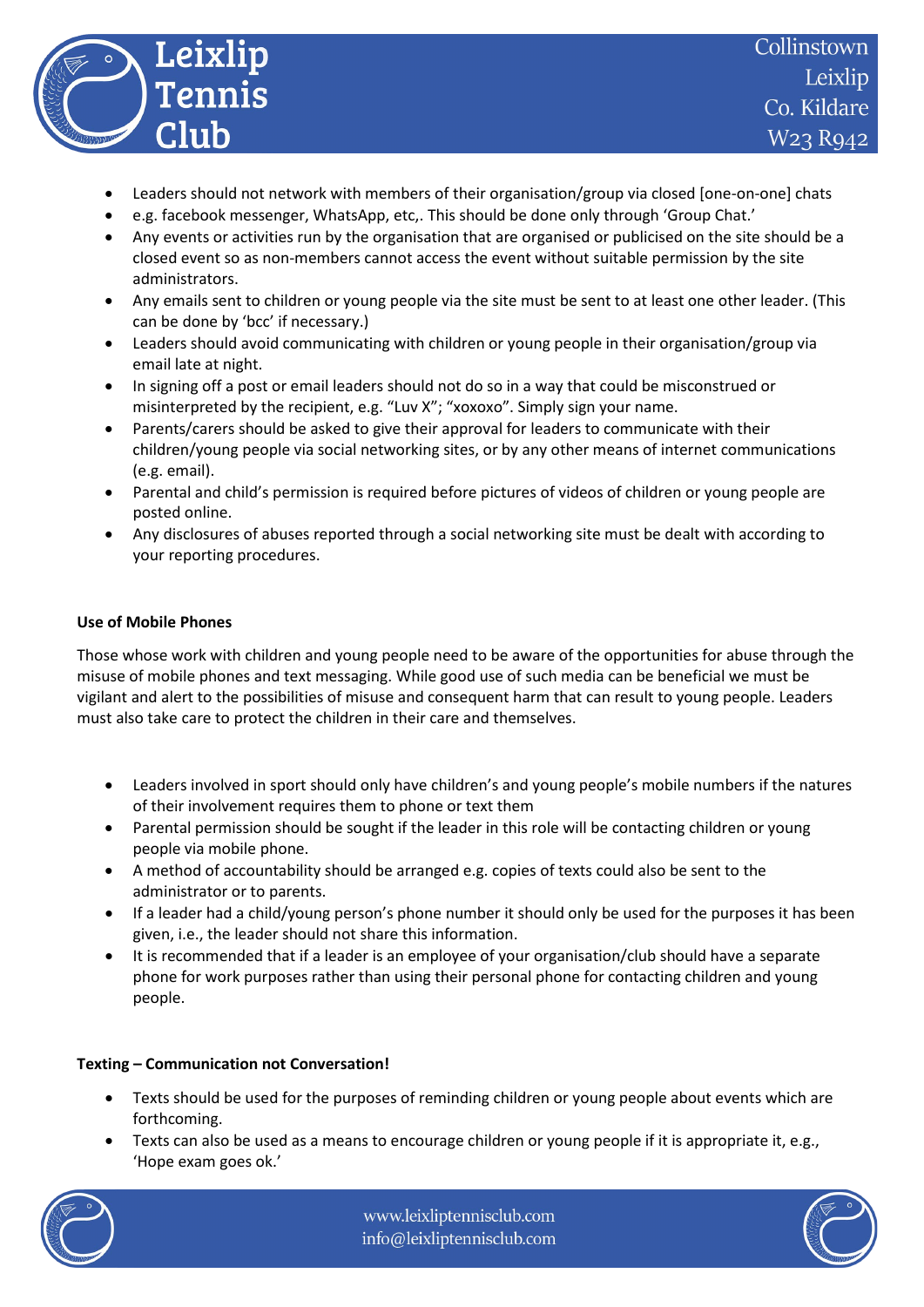

• If it turns into a conversation, communications should be ended. A leader can suggest discussing the subject further at the next event or, if they are concerned about the child/ young person, arrange to meet up to talk further (within the usual child protection parameters).

## **Smart Phones**

Smart phones should be used safely and responsibly.

Pictures can be very powerful and stir up strong emotions. Smart phone users should respect the private lives of others and not take or distribute pictures of other people if it could invade their privacy.

Leaders and children/young people should not send pictures that are obscene, indecent, or menacing and should be sensitive about other people's gender identity, sexual identity, racial heritage, religion, or personal background. Both leaders and children/young people should be made aware that it is a criminal offence to take, make, and permit to be taken, distribute, show, or possess an indecent or sexually explicit image of a child under 18.

When commissioning professional photographers or inviting the press to an activity the leader in charge should ensure they are clear about expectations of them in relation to child protection. Professional photographers/film/video operators wishing to record an activity should seek accreditation from leaders by producing their professional identification for the details to be recorded.

The leader should then:

- Provide a clear brief about what is considered appropriate in terms of content and behaviour.
- Issue the photographer with identification which should be worn at all times.
- Keep a record of accreditations.
- Inform leaders, children/young people, and parents, that a photographer will be in attendance is at the activity and check that they consent to both the taking and publication of films or photographs.
- Not allow unsupervised access to children/young people or one-to-one photo sessions.
- Not approve/allow photo sessions outside the activity or at a child/young person's home.
- Anyone concerned about any photography taking place should discuss his or her concerns with the children's officer.

Smart phones can be used to make children/young people safer. Older children, for example, using a taxi can send a picture of the car's registration to a friend before they begin the trip, or can simply use the phone to show parents where they are.

- Children/young people may only be photographed when permission has been provided in writing from their parent/ guardian and child.
- The scope of the use of photographs must also be stated as part of the parental permission.
- Children/young people should not be named individually in photographs unless necessary and with clear agreement and consent of parents and child, for example, if the child/young concerned was winning a prize worthy of publication.